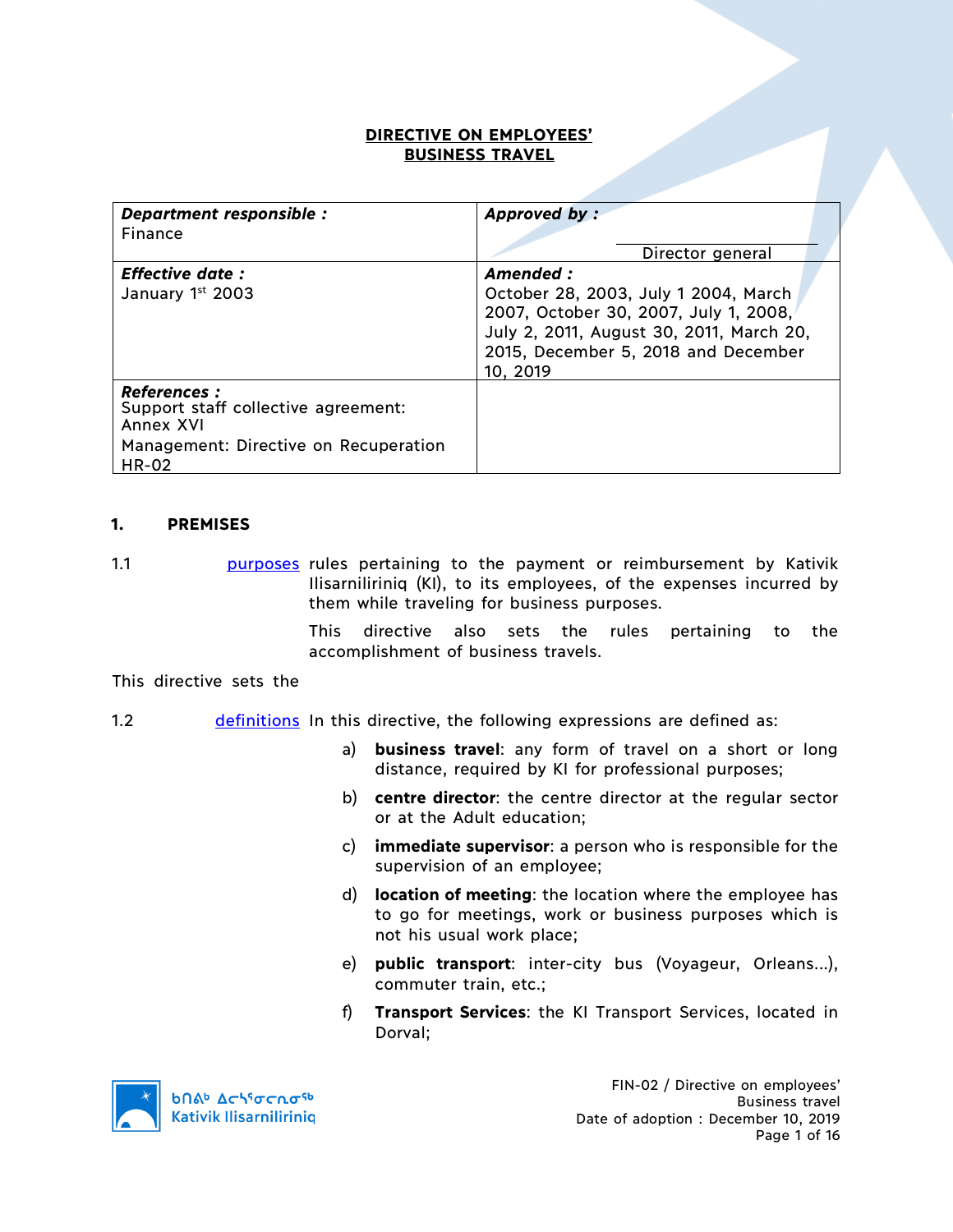g) **work place**: the location where the employee usually works. When the employee is located outside Nunavik, his work place is considered to include any other KI's facilities in Montreal.

# **2. GENERAL PRINCIPLES**

- 2.1 application This directive applies to all KI employees without regard to their status and function. However, this policy does not apply to individuals enrolled in a teacher training program or in another KI training program.
- 2.2 **principle of** The basic principle of all payments or reimbursements for travel payment expenses is to indemnify the employee for direct and necessary expenses incurred. It is not at any time to be considered as a form of compensation or remuneration for traveling on behalf of KI.
- 2.3 expenses The only travel expenses which may be authorized are those covered considered necessary for the accomplishment of the employee's duties or mandate.
- 2.4 laundry, Personal expenses such as room service, laundry, movie channel, telephone, etc. personal telephone calls, alcohol, etc. may not be charged to KI.
- 2.5 **b**obligation to All travel must be effected in the most efficient and cost-effective be cost-effective manner possible.
- 2.6 **promotion of Subject to section 2.5, all travel arrangements should strive to** the Nunavik call on the services of Inuit travel agencies, Inuit transportation economy companies and other Inuit businesses (hotels, taxis, etc.) whenever possible and cost comparable so as to promote the Nunavik economy.
- 2.7 approval All employees' travel requests and expenses claims shall be approved by their immediate supervisor.
- 2.8 travel outside For business travel expenses incurred outside Canada, all Canada allowances are payable at par, in US currency. Two separate travel claims should be filled, using only one currency per claim.
- 2.9 taxes Amounts for travel expenses covered in this directive include taxes, when applicable.

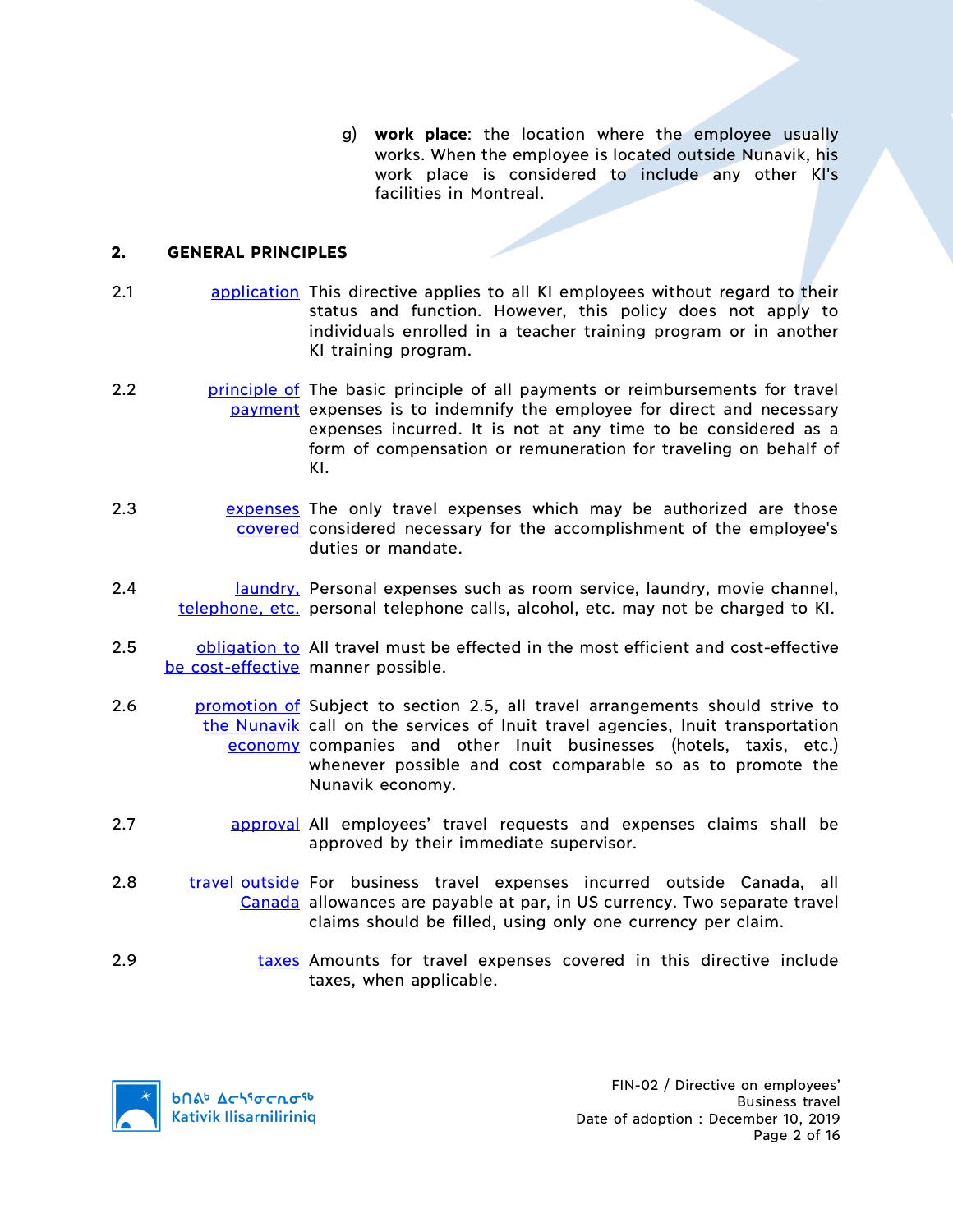### **3. REQUIRED AUTHORIZATION TO TRAVEL**

- 3.1 **necessary form** Any person who needs to travel for business purposes must and signatures submit to Transport Services a "Request for Travel Arrangements", as shown in *Annex A*. This form shall be signed by the employee's immediate supervisor.
- 3.2 **busines absence of If the employee's immediate supervisor is not available for a** the immediate period of at least one week and can't be reached by any means supervisor (fax, etc.), one of the following persons may authorize the request for travel arrangements:
	- the Director of his department or, if not available;
	- the Director-General, the Assistant Director-General or the Director of Finance.
- 3.3 **autorization** Subject to the conditions set in this directive, an employee must prior to be authorized by his immediate supervisor before choosing one departure of the following means of transportation: airplane, bus, train, taxi, rental car, personal vehicle or snowmobile.
- 3.4 modifications/ Should the employee modify his travel arrangements, he must arrangements make every effort to have these changes made by Transport Services.
- 3.5 least expensive For all types of travel, the employee is required to use the least means expensive and convenient means of transportation available.
- 3.6 **maximum** Should the employee's choice of transportation be other than the reimbursable least expensive one, he shall be reimbursed only the equivalent cost of the least expensive and convenient means of transportation listed in section 3.3 and available to get to his destination.
- 3.7 **Examble 12** exceptions The immediate supervisor shall take into consideration the to articles additional working time and other related expenses incurred when 3.3 and 3.5 one means of transportation is chosen instead of another, which could increase the overall cost of travel.
- 3.8 traveler who An employee who brings a dependent or a guest during business brings a guest on travel is responsible for all this person's expenses for travel, meals a business travel and lodging.
	- KI assumes no responsibility in any circumstance regarding such dependants or guests.

**b**በል<sup>b</sup> Δςιτσς το <sup>τρ</sup> **Kativik Ilisarniliriniq**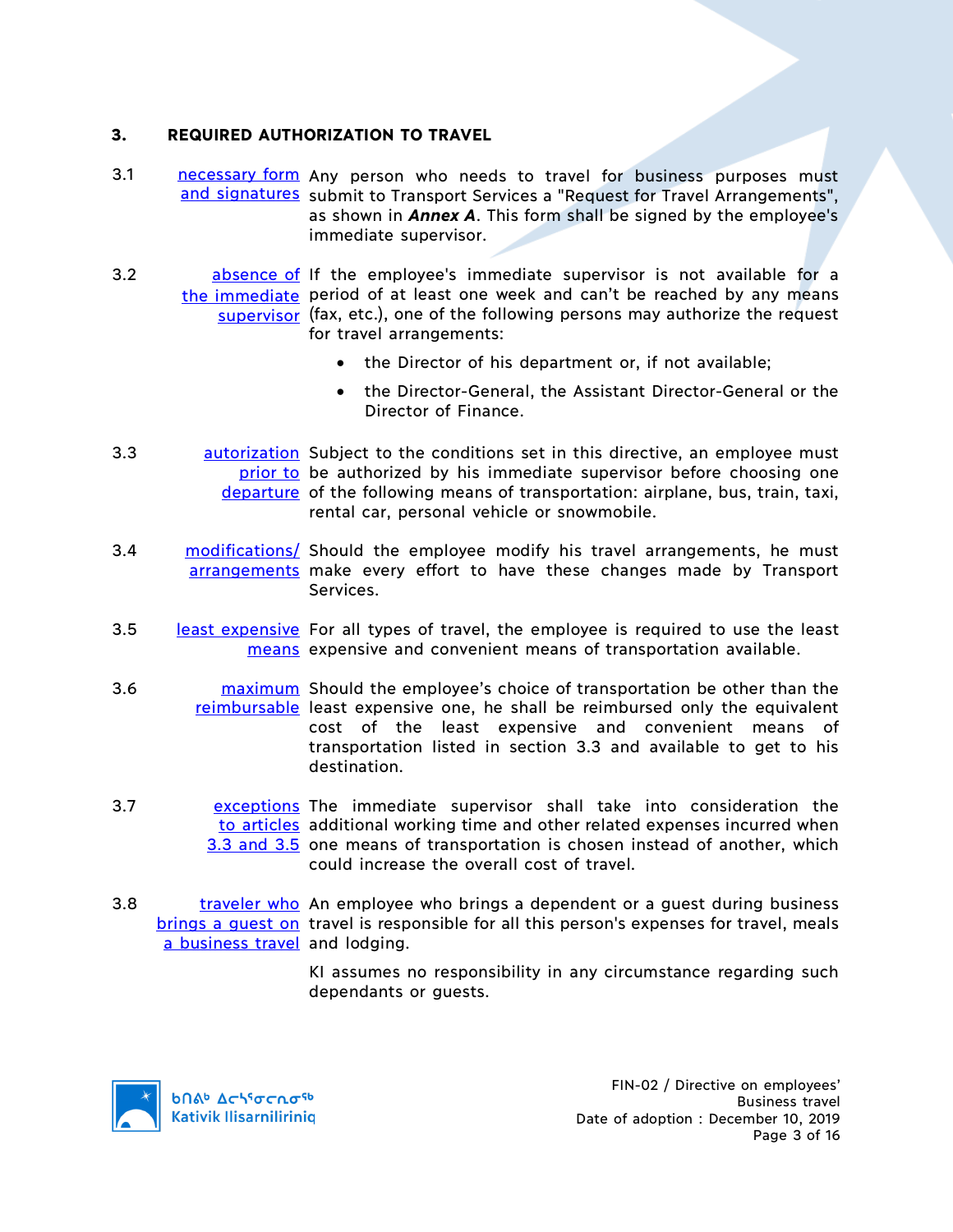3.9 **busine in the employee may settle with his immediate supervisor on any** arrangements other travel arrangements to better suit his needs, as long as it does not cost more than the cost of the hotel room when arranged by KI.

|     | <b>Procedure</b> |                                                                                                                                                                                                                                                                                                            |
|-----|------------------|------------------------------------------------------------------------------------------------------------------------------------------------------------------------------------------------------------------------------------------------------------------------------------------------------------|
| 3A) |                  | necessary request The employee is responsible for making sure that his request for<br>for travel travel arrangements is transmitted by fax to the Transport<br>Services in Dorval.                                                                                                                         |
| 3B) |                  | send request To avoid any additional costs, the request for travel arrangements<br>10 days prior to should be received by Transport Services at least 10 days before<br>departure departure.                                                                                                               |
| 3C) |                  | other The employee may settle with his immediate supervisor on any<br>arrangements other arrangements, such as staying in a private residence and<br>renting a car to commute to the place of meeting or any other<br>formula, should it be equivalent or less costly than a hotel room<br>reserved by KI. |

# **4. AIR TRANSPORTATION**

- 4.1 **1992 U.S. U.S. U.S. U.S. U.S. U.S. I** Subject to section 3.7, an employee may travel by airplane if this transportation means of transportation is the most economical one or if no other means of transportation is available. Only economy class fare is authorized.
- 4.2 use of charters Exceptionally, a department may organize charters when scheduled flights cannot accommodate the travel needs and when the additional costs are countered by appropriate savings in working time and accommodation expenses. Prior approval by the Director-General must be obtained.
- 4.3 excess KI shall not prepay nor reimburse expenses incurred for excess baggage baggage. However, should KI material be carried in excess of the usual employee's luggage, the immediate supervisor may preauthorize it.

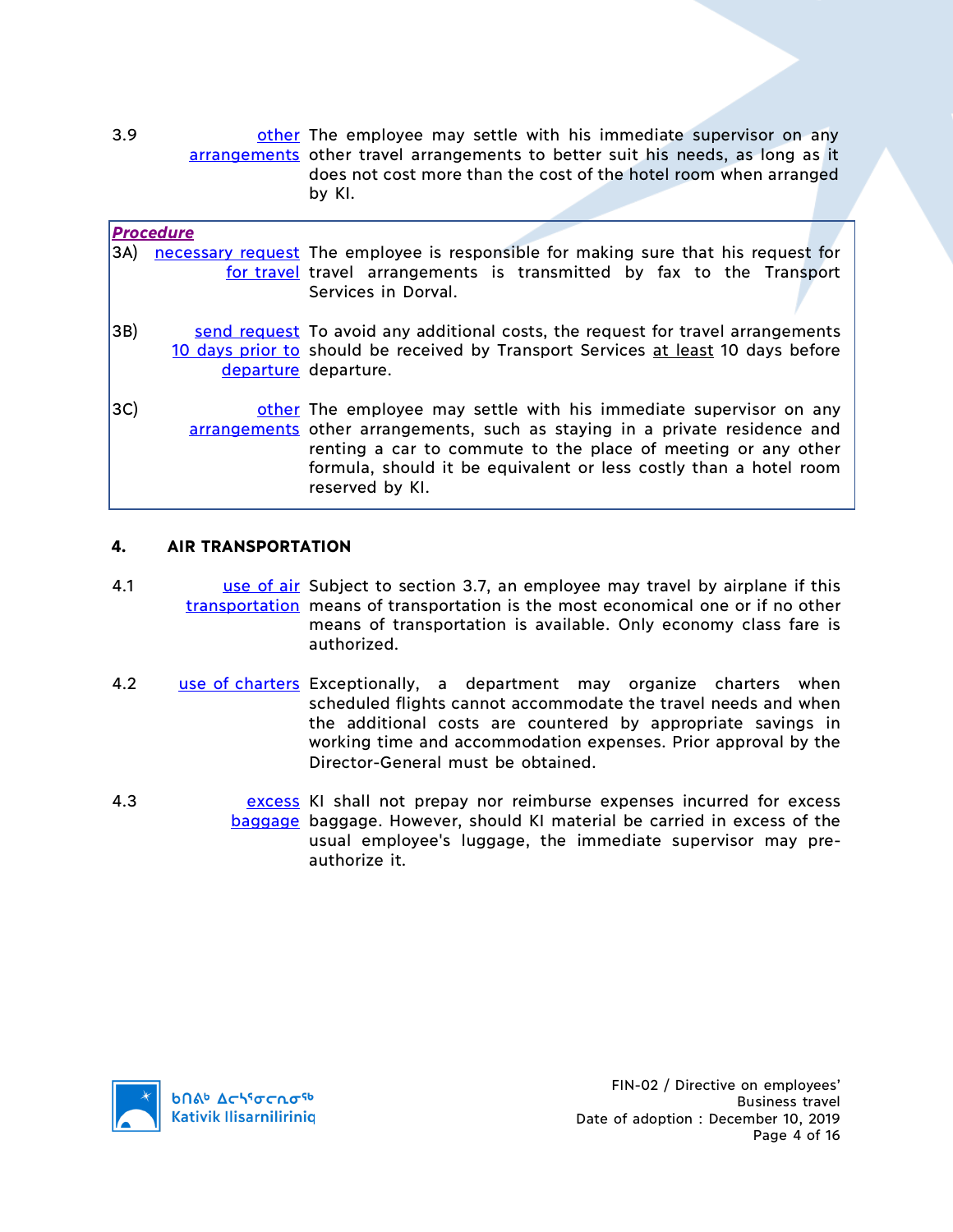|     | <b>Procedure</b> |                                                                                                                                                                                         |
|-----|------------------|-----------------------------------------------------------------------------------------------------------------------------------------------------------------------------------------|
| 4A) |                  | ticket The Transport Services Department ensures delivery of the                                                                                                                        |
|     |                  | delivery passenger's ticket to the airline counter.                                                                                                                                     |
| 4B) |                  | maximum luggage First Air accepts 2 pieces of luggage but restrictions may apply<br>free of charge on their dimensions. The employee should check with the airline<br>before departure. |
|     |                  | Air Inuit accepts 2 pieces of luggage but restricts the weight to<br>30 kg for the Montreal/Kuujjuaraapik route and 20 kg everywhere<br>else in Nunavik.                                |
| 4C) |                  | confirmation In all cases, the employee has to confirm his reservations with the<br>before departure airline at least 24 hours prior to his departure.                                  |
| 4D) |                  | presence The employee has to be present at the airline counter at least one<br>at airport (1) hour before departure to avoid the cancellation of his trip by<br>the airline company.    |

# **5. GROUND TRANSPORTATION**

- 5.1 application Expenses incurred for the use of a personal vehicle, taxi, bus, train or snowmobile as required and as authorized by the supervisor is reimbursed to the employee.
- 5.2 in Nunavik Expenses incurred by an employee for transportation in a Nunavik community from and to the airport are reimbursed only when a taxi service is used.
- 5.3 in the South Ground transportation expenses are reimbursed for traveling between :
	- a) the airport and the hotel;
	- b) the hotel or the airport and the location of a meeting;
	- c) the usual work place or home and the airport;
	- d) the usual work place and the location of a meeting.
- 5.4 **business** Under no circumstances shall an employee claim for the use of purposes only ground transportation when effected for personal reasons or for events not related to KI activities.

### **USE OF PERSONAL VEHICLE**

5.5 rates applicable The allowance for use of a personal vehicle is set in *Annex B*.

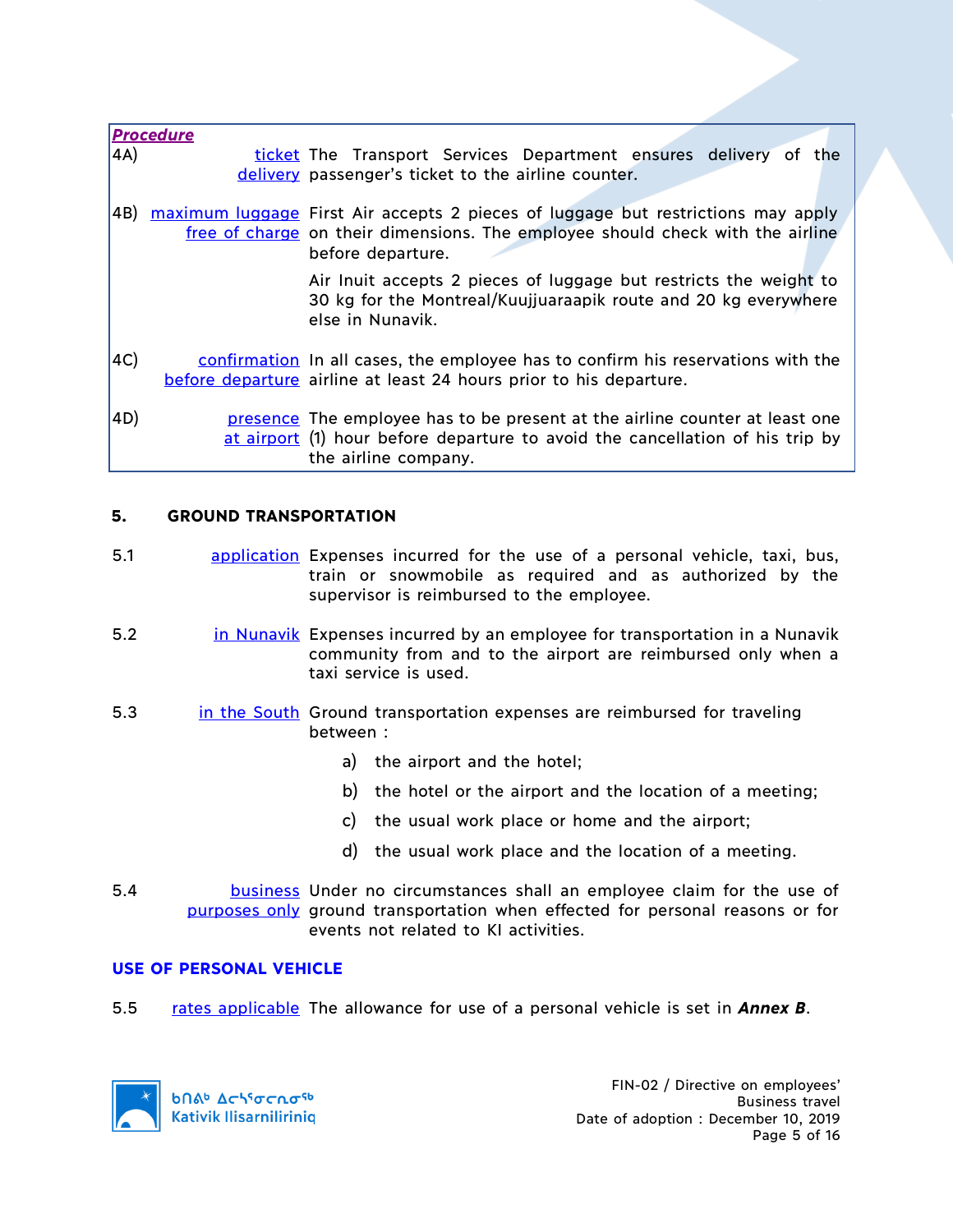- 5.6 **maximum** An employee using a personal vehicle for long distance travel daily rate during the same day, receives the full rate for the first 200 km and a lower rate for kilometrage exceeding the daily maximum, as described in *Annex B*.
- 5.7 **maximum** An employee using a personal vehicle on a frequent basis receives monthly rate the full rate for the first 600 km done in a 30 day period and receives a lower rate for kilometrage exceeding the monthly maximum (*Annex B)*.
- 5.8 responsibility to It is the sole responsibility of the employee to make sure that he declare the does not claim the full rate when his monthly 600 km limit is monthly distance attained. Omission to do so may constitute a false declaration (see article 13.3 below).
- 5.9 maximum When an employee chooses accommodations in a private distance for residence, the maximum kilometrage reimbursable to commute communiting between this private residence and the location of the meeting is 100 km per day.
- 5.10 distance from The employee whose home base is closer to the meeting place the meeting than his usual work place, and who could avoid expenses by going location directly from his home to this meeting place, should not claim for travel to this meeting place.
- 5.11 **parking fees KI reimburses parking fees incurred by employees during he** course of their duties.

# **CAR RENTAL**

- 5.12 **reservation** Should a rental car be needed, the employee must indicate it on the "Request for Travel Arrangements" form. Transport Services makes the reservation as per the request.
- 5.13 vehicle size Compact-sized vehicles shall be rented. Mid-sized or full-sized vehicles may be authorized only when: the number of passengers to be carried; the bulk or weight of the goods to be transported; or an extenuating circumstance warrants the use of a larger vehicle.
- 5.14 **EXPERSES** An employee who rents a vehicle is reimbursed for expenses reimbursed actually incurred for gasoline, with receipts.

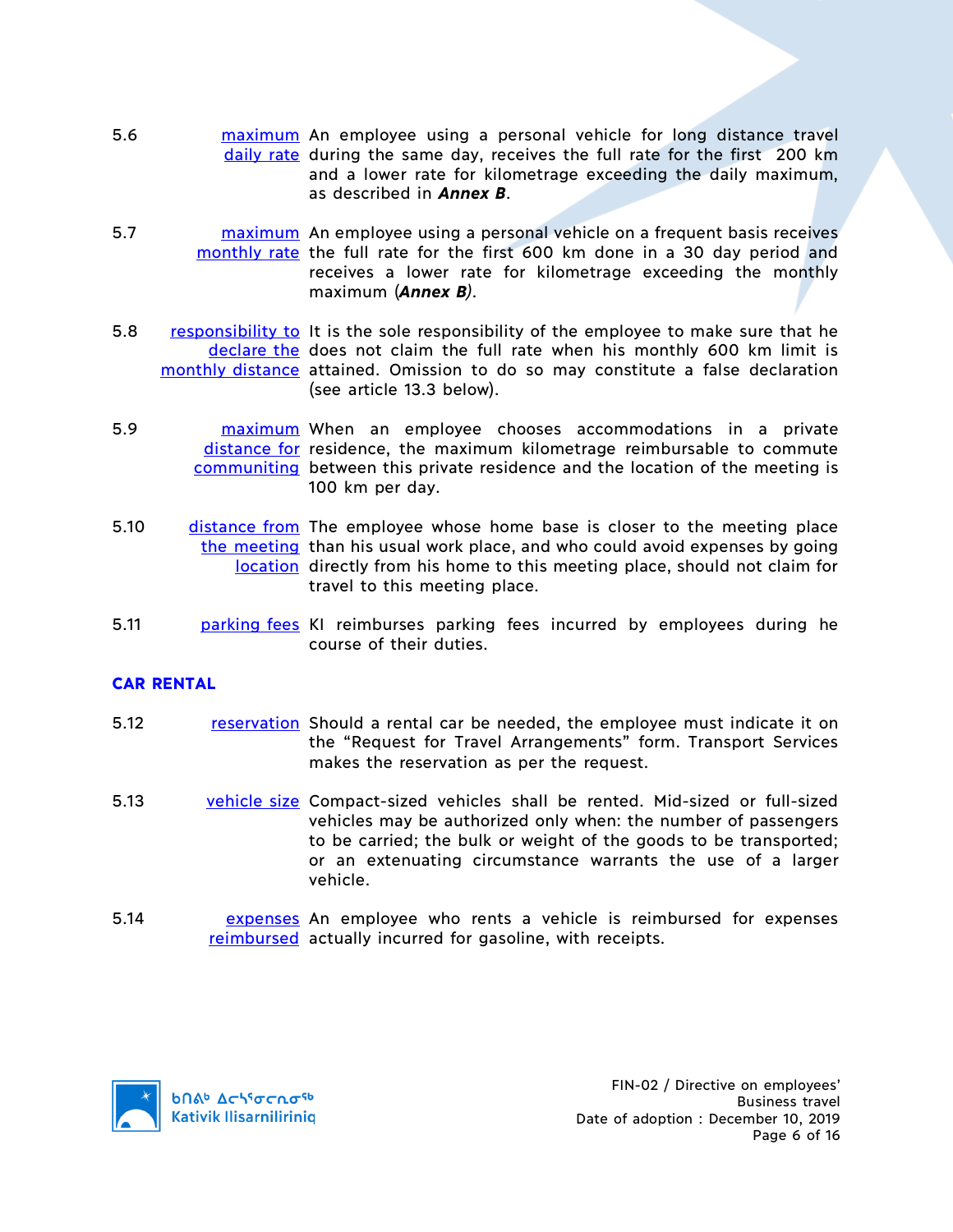| <b>Procedure</b> |            |                                                                                                                                                                 |
|------------------|------------|-----------------------------------------------------------------------------------------------------------------------------------------------------------------|
|                  | In Nunavik |                                                                                                                                                                 |
| 5A)              |            | transport needed The employee who wishes KI to make ground transportation                                                                                       |
|                  |            | within a arrangements for him must indicate it on the "Request for Travel                                                                                       |
|                  |            | community Arrangements" form. Transport Services transmits the request to                                                                                       |
|                  |            | the Centre director of the community where the transportation is<br>needed.                                                                                     |
| $ 5B\rangle$     |            | use of taxis When ground transportation is provided by taxi, such as in<br>Kuujjuag and Salluit, the employee has to pay for it and claim for<br>reimbursement. |
|                  |            |                                                                                                                                                                 |

#### *In the South*

5C) location of Transport Services makes the reservation for car rentals, only a vehicle when necessary, for the accomplishment of the employee's business duties.

5D) reimbursement When ground transportation is provided by public, transportation, for public the employee pays for it and claims for reimbursement upon transportation presentation of a receipt.

### **6. ALLOWANCE FOR LODGING**

- 6.1 application Expenses incurred by an employee for lodging at a hotel or in a private residence are paid according to the rates established in *Annex B*.
- 6.2 **lodging in his The Board does not pay any allowance for lodging when the** own residence traveler is lodging in his own residence or in a community where his residence is located.
- 6.3 arrangements For lodging in Nunavik, the arrangements are made by the Centre Director. For lodging in the South, arrangements are made by the employee's department.
- 6.4 cases where the Exceptionally, an employee may make his own hotel traveler may make accommodation arrangements.

his own arrangements For lodging in a private residence, the employee may make his own arrangements directly with the host.

6.5 house rental When sufficient accommodation is not available in the community, it is possible to rent a non KI house according to the rates established in *Annex B*.

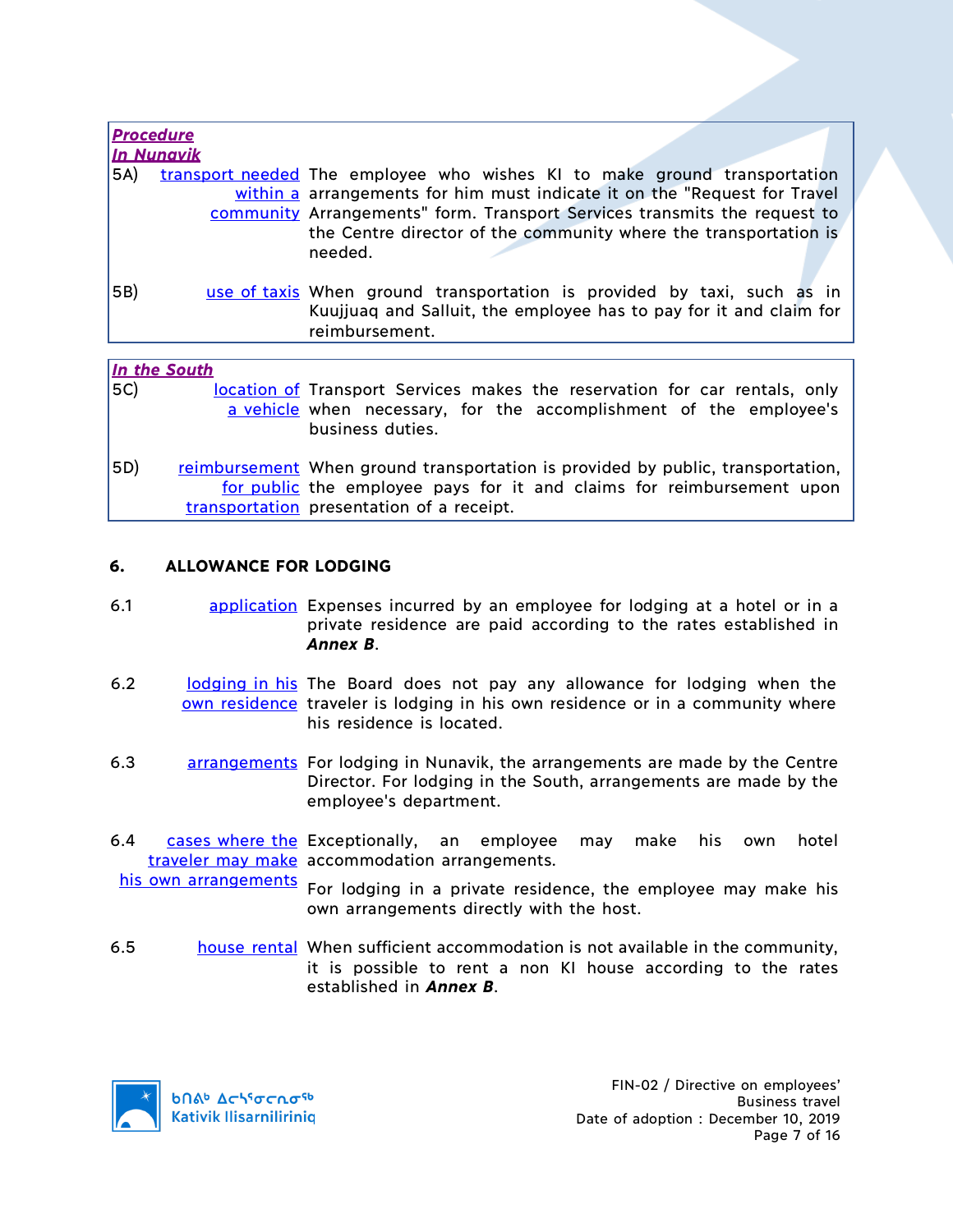|              | <b>Procedure</b><br><b>In Nunavik</b> |                                                                                                                                                                                                                                                                                                           |
|--------------|---------------------------------------|-----------------------------------------------------------------------------------------------------------------------------------------------------------------------------------------------------------------------------------------------------------------------------------------------------------|
| 6A)          |                                       | request for Where accommodation is needed while traveling in Nunavik, the<br>accommodation employee must indicate it on the "Request for Travel<br>Arrangements" form. Transport Services will transmit the request<br>to the Centre Director of the community where the employee<br>needs accommodation. |
| 6B)          |                                       | arrangements for If the employee wishes to be lodged in a private residence he may<br>accommodation/ make the lodging arrangements himself or ask the Centre Director<br>private residences to make the arrangements.                                                                                     |
| $ 6C\rangle$ |                                       | payment to For all accommodations in private residences, the Centre Director<br>the host of the host community is responsible for processing the claim<br>(see <b>Annex C</b> ), sending it to the Finance Department for<br>authorization and then making the appropriate payment to the<br>host.        |
|              | In the South                          |                                                                                                                                                                                                                                                                                                           |
| 6D)          |                                       | arrangements For hotel accommodations while on business travel in the South,<br>the arrangements must be made by the employee's department.                                                                                                                                                               |
| 6E)          |                                       | payment to When accommodation is provided by a host in a private residence<br>the host in the South, the employee has the responsibility to indemnify<br>his host and claim for reimbursement.                                                                                                            |

# **7. ALLOWANCE FOR MEALS**

- 7.1 rates applicable The allowance for meals is set forth in **Annex B.**
- 7.2 **breakfast** If the employee is still in transit at 8:00 a.m., the breakfast allowance is paid.
- 7.3 **IUDENT IF THE EMPLOYEE IS STILL TRAVELING DETAINE 11:30 a.m. and 1:30 p.m.,** the lunch allowance is paid.
- 7.4 supper If the employee is still traveling after 5:30 p.m., the supper allowance is paid.
- 7.5 **other** The meal allowance is paid if the employee has to be at a distance of more than 3 km outside his usual working place for business purposes between 11:30 a.m. and 1:30 p.m. However, the employee having his usual workplace in the South, cannot claim if the location of the meeting is in another Board's office located South.

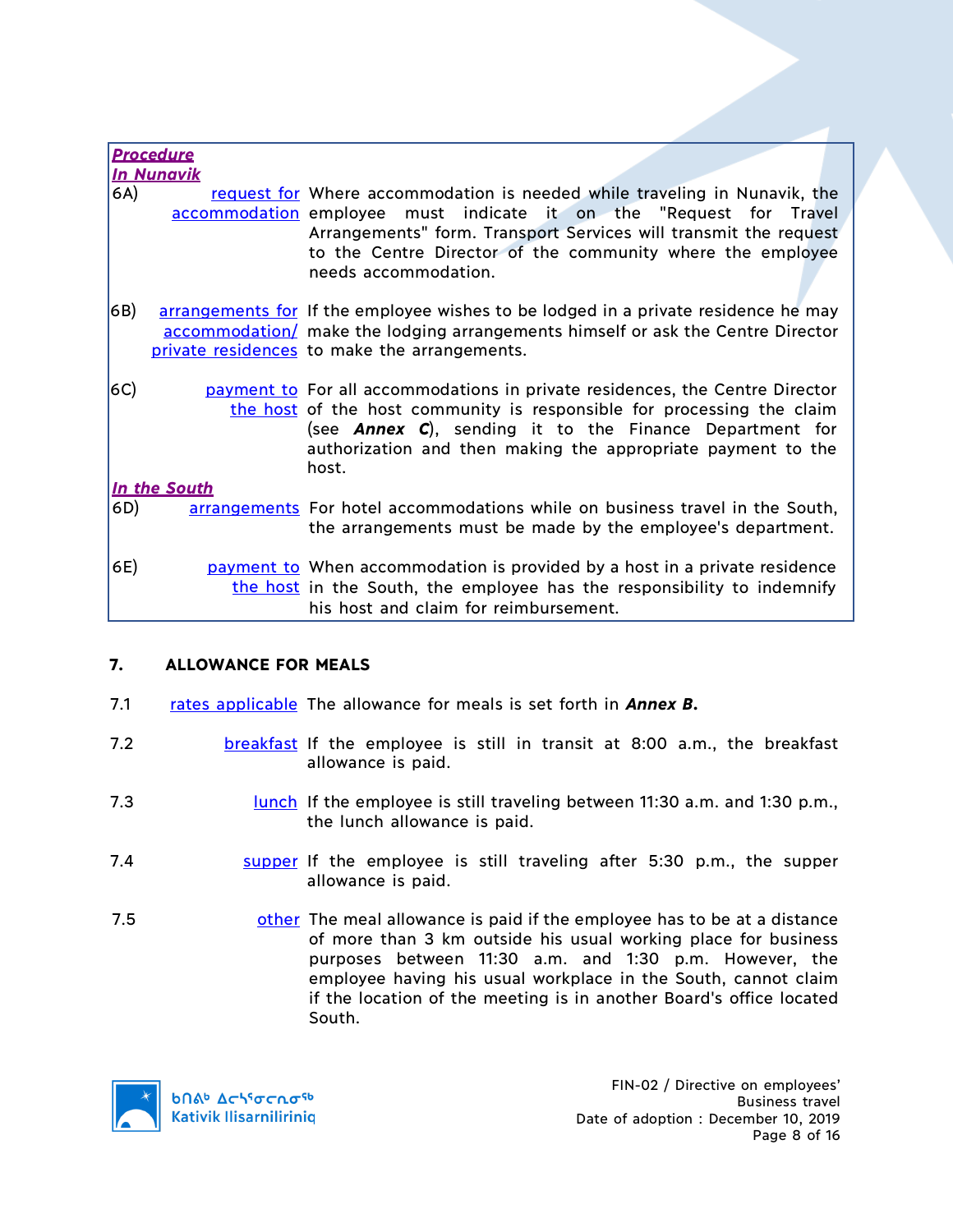- 7.6 cases where Meal expenses are reimbursed only if a meal was not otherwise meal expenses provided, at no cost, in the course of the travel (at a banquet, by can be claimed an organization or otherwise).
- 7.7 **meal taken** Payment of meal or other consumption taken in a hotel must be at the hotel paid by the employee before leaving the hotel. It may not be charged to KI.

| <b>Procedure</b> |                                                                                                                                            |
|------------------|--------------------------------------------------------------------------------------------------------------------------------------------|
| 7A)              | lodging When an employee's lodging in Nunavik includes meals, the host                                                                     |
|                  | and meals is paid directly for meals by the Centre Director.                                                                               |
| 7B)              | travel claim When lodging doesn't include meals, the employee claims his<br>meals by filling a travel expense form (see section 10 below). |

### **8. OTHER EXPENSES**

- 8.1 incidental fee For each day spent away for his workplace for business purposes, KI pays the employee an incidental fee as established in *Annex*  **B.** However, the business travel must be beyond a distance of 50 km from his work place.
- 8.2 telephone for The cost of telephone calls may be reimbursed only if incurred in business purposes the course of duties for KI. No personal calls may be charged or claimed.

### **9. TRAVEL WARRANTS**

- 9.1 cases where Travel warrants are used to purchase airplane tickets, to charter travel warrants an airplane or to authorize excess luggage or billing to KI for are used lodging and meals in Nunavik.
- 9.2 **who may** All travel warrants necessary for business travel should be issued issue travel by Transport Services.
	- warrants For emergencies only, the Director-General, Assistant Director-General, Secretary-General, Director or Coordinator of Education Services, Coordinator of Teacher Training or Director or Coordinator of Continuing Education Services may issue travel warrants.

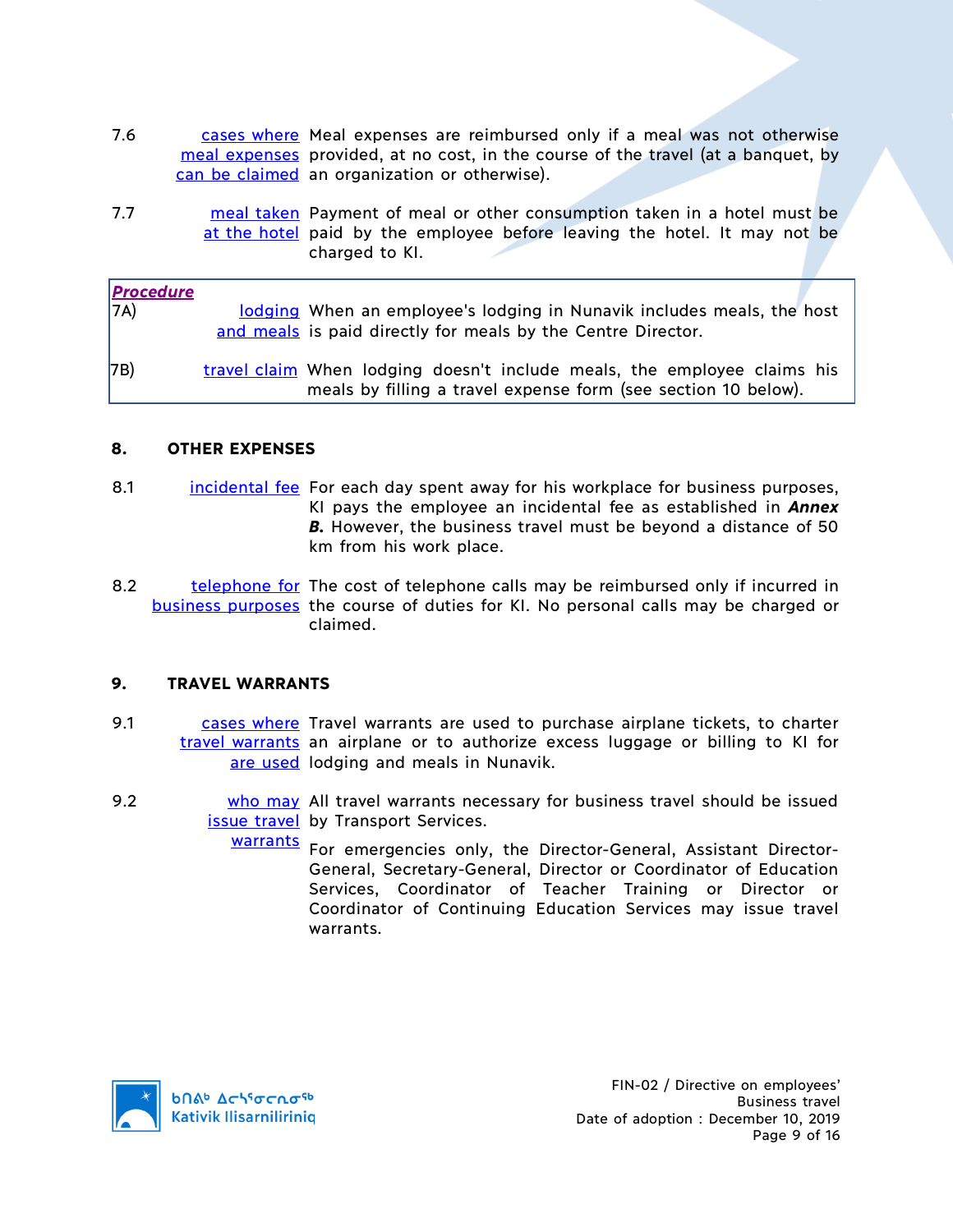| <b>Procedure</b> |                                                                                                                                                                                                                                      |
|------------------|--------------------------------------------------------------------------------------------------------------------------------------------------------------------------------------------------------------------------------------|
| 9A)              | information A travel warrant for business transportation can be issued only                                                                                                                                                          |
|                  | to be attached after a "Request for Travel Arrangements" has been validly                                                                                                                                                            |
|                  | to the warrant submitted. When a travel warrant is used to charter an airplane                                                                                                                                                       |
|                  | for business travel purposes, a list of passengers must be included<br>with the warrant.                                                                                                                                             |
| 9B)              | follow-up on Whenever a travel warrant is used for business travel, the pink<br>the warrant copy must be sent to Transport Services as soon as it has been<br>issued and the relevant documents and information must be<br>attached. |

### **10. TRAVEL CLAIMS**

- 10.1 **approval of All travel claims for business expenses should be approved and** travel claims signed by the employee's immediate supervisor and forwarded to the Director of Finance for payment.
- 10.2 deadline to All claims for reimbursement must be submitted within sixty (60) submit a days after the completion of the trip. In default, KI may refuse to travel claim reimburse the travel expenses.

However, the claims for reimbursement related to December must be submitted before January 31st of the following year. Failure to submit the claim within that delay could disqualify the employee from receiving reimbursement.

| <b>Procedure</b> |                                                                                   |
|------------------|-----------------------------------------------------------------------------------|
| 10A)             | form to All requests for the reimbursement of travel expenses must be             |
|                  | be used submitted on the appropriate travel claim form.                           |
| 10B)             | signature and The travel claim must be signed by the employee and submitted       |
|                  | original receipts with all the original receipts to support the expenses claimed. |
| 10C              | send to finance. The claim and all pertinent documents approved by the immediate  |
|                  | department supervisor must be sent to the KI head office to the Finance           |
|                  | Department.                                                                       |

### **11. TRAVEL ADVANCES**

11.1 **only case where** Travel advances may be provided to an employee only if a travel advance authorized by his immediate supervisor and the Director of is possible Finance. KI may authorize up to 80% of the anticipated costs, which must represent a minimum of \$150.

**b**Πል<sup>b</sup> Δςιγσς ησ<sup>ς 6</sup> **Kativik Ilisarniliriniq**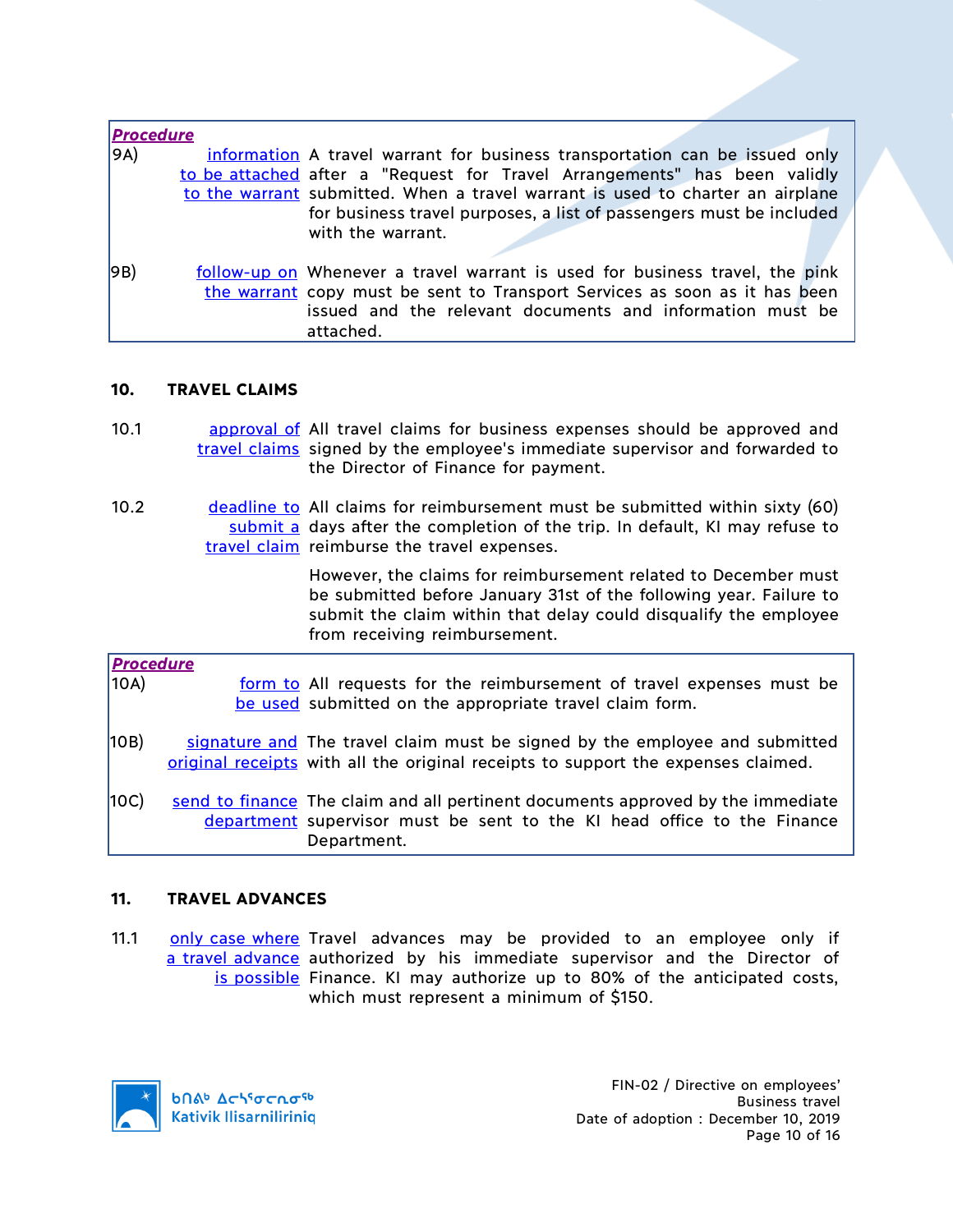### **12. INSURANCE**

- 12.1 **personal The employee is responsible for obtaining, at his own expense,** effects sufficient insurance to cover his personal effects while traveling on business trips. KI does not accept any responsibility for loss or damage caused to the employee's luggage.
- 12.2 life insurance When air travel arrangements are made through KI services, the employee is automatically covered by the travel agency's life insurance in case of an accident. For more information, contact the FCNQ travel agency.

### **13. EMPLOYEE'S RESPONSIBILITY**

13.1 liability of the Any employee who, because of his own negligence, does not employee who doesn't perform the duties for which he was traveling, may be held perform his duties personally liable for all costs incurred by his negligence.

- 13.2 **absence** An employee's absence from work or incapacity to assume his from work duties, which would not have occurred had he traveled with the KI- designated carrier, may be considered as leave without pay.
- 13.3 **falsified** An employee who knowingly makes a false declaration or claim claims for an expense that was already paid or reimbursed to another claimant may be subject to disciplinary measures, appropriate sanctions and payment of administration fees.

| <b>Procedure</b><br>13A) | possible If the employee does not use his transportation tickets, the<br>credit unused tickets should be sent as soon as possible to Transport<br>Services for <b>credit</b> and reimbursement by the airline company. |
|--------------------------|------------------------------------------------------------------------------------------------------------------------------------------------------------------------------------------------------------------------|
| 13B)                     | hotel The same principle applies to hotel reservations. The employee<br>cancellation must advise the hotel of any modifications to the reservation so<br>that no charges be levied when the hotel room is not used.    |

### **14. WORK TIME**

When an employee has to travel outside his regular working hours for business purposes, the following rules apply

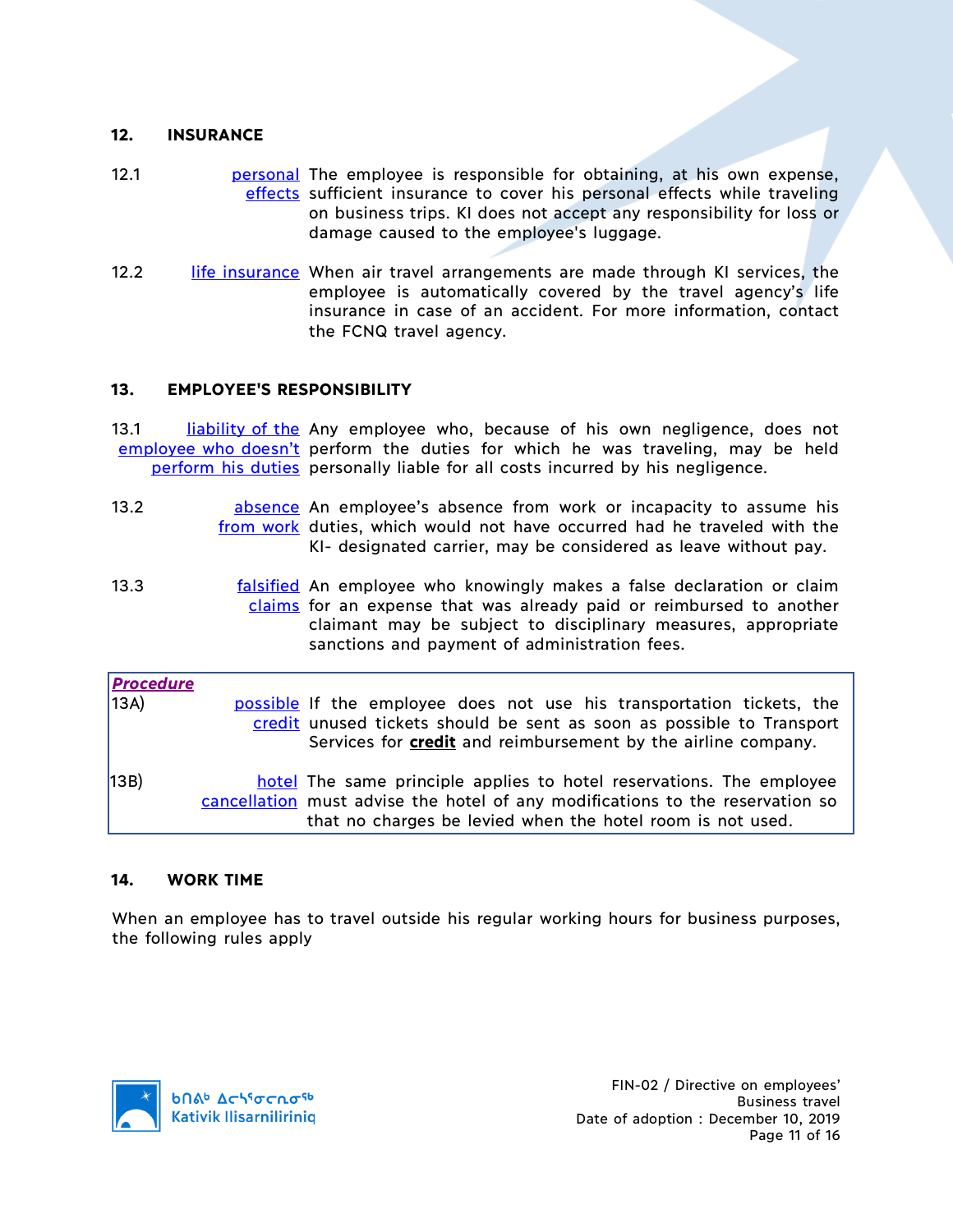#### **PROFESSIONALS**

14.1 **rules**/ When a Professional travels outside of his community of working time assignment to perform work-related tasks, the following travel time will be considered working time:

- a) the time needed to get or return from the place of work outside the community of assignment;
- b) the time needed to get or return from the airport. As for Dorval airport, the time allocated as working time for the Board is thirty (30) minutes to get to, and thirty (30) minutes to return from, this airport;
- c) the time spent by the Professional waiting at the airport or elsewhere on the way to performing work-related tasks.

### **SUPPORT STAFF**

- 14.2 The Support Personnel who is required by the Board to travel from working time Dorval to Nunavik may calculate as working time:
	- a) the duration of his flight;
	- b) a maximum period of one (1) hour each way in order to cover the time required to travel to and from the airport and the time required to check in and pick up his luggage.

### **MANAGEMENT**

14.3 The Management employees who have to travel outside their work time normal work hours for business purposes, are subject to the rules as provided in the *Directive on Recuperation days for Management Personnel / HR-02*.

#### **15. FINAL PROVISIONS**

15.1 **Exceptional Under special circumstances, the Director-General may authorize** expenses the reimbursement of other exceptional expenses upon presentation of the relevant receipts.

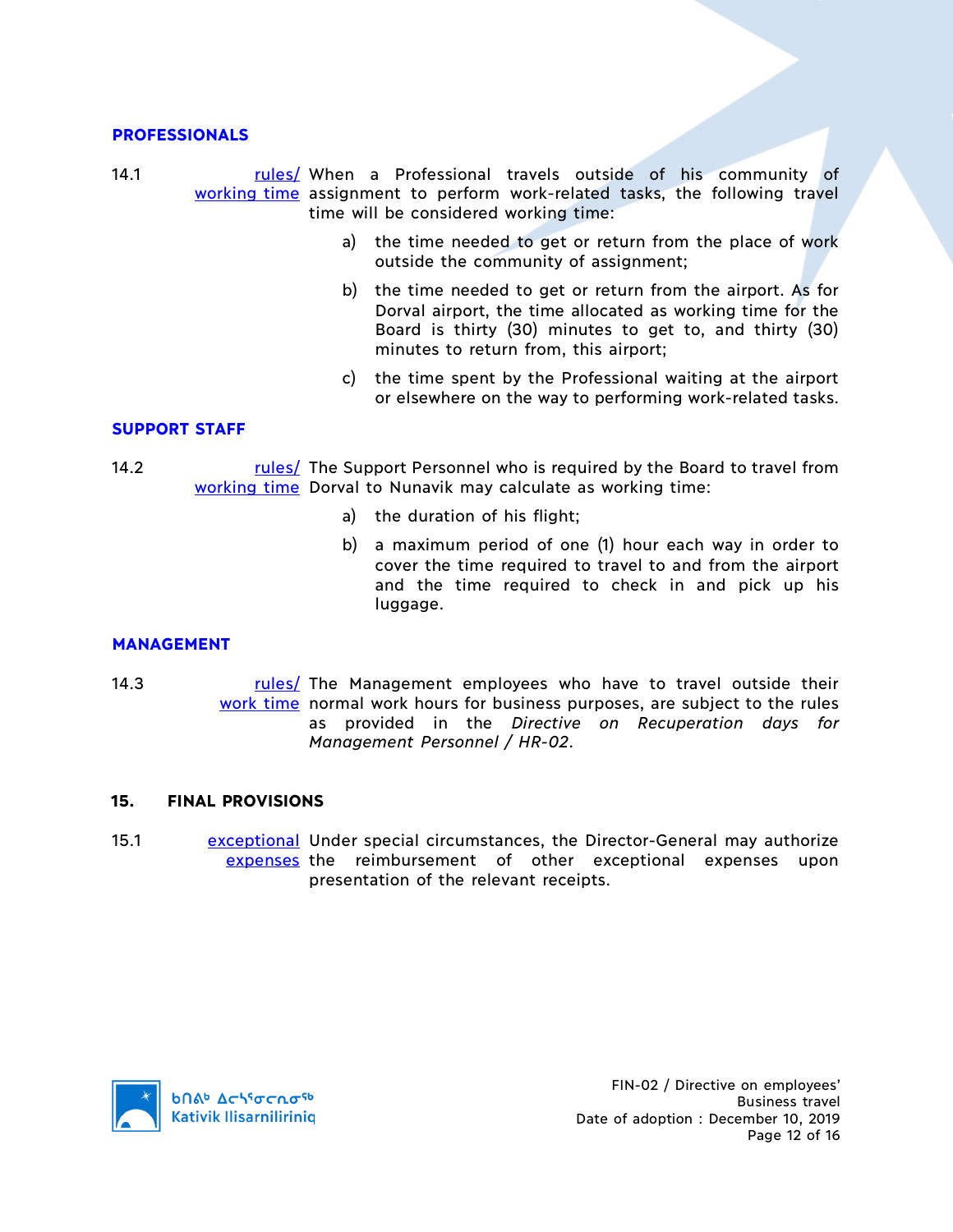### **16. APPLICATION OF THIS DIRECTIVE**

- 16.1 **previous** The present directive replaces all other directives of the Board provisions pertaining to this subject, while respecting the policies adopted by the Council of Commissioners where applicable. If such policies are adopted, the provisions of these policies will be integrated into this directive for the benefit of the reader.
- 16.2 responsibility Any person referred to in this Directive must abide to all its provisions and all managers of the School Board are responsible to ensure that all its provisions are applied and respected.

The Director of Finance is the person responsible for providing support in the interpretation of this Directive and to ensure its revision when necessary.

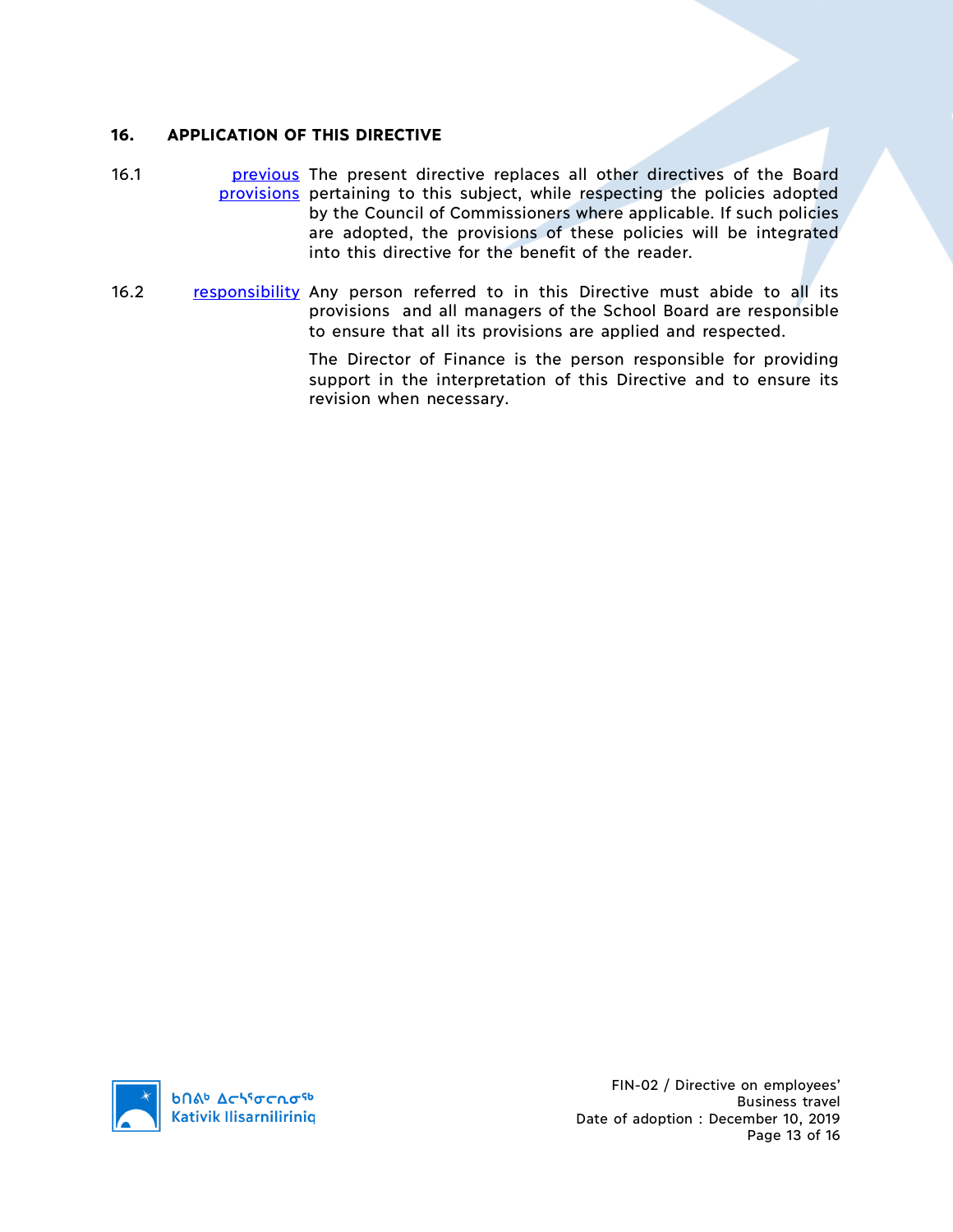### **ANNEX A**

#### Request for travel arrangements Demande d'arrangements de voyage

*This is not an autorisation for leave of absence/ Ceci n'est pas une autorisation pour une absence*

| Department/Service                        | Date of birth/<br>Date de naissance<br>(yr-mth-day/an-mois-jour) | Date :              |  |
|-------------------------------------------|------------------------------------------------------------------|---------------------|--|
| Name of passengers/<br>Noms des passagers |                                                                  | Tél:                |  |
|                                           |                                                                  | Cell :              |  |
|                                           |                                                                  | Other/<br>Autre:    |  |
|                                           |                                                                  | Fax:                |  |
|                                           |                                                                  | Email/<br>Courriel: |  |

### Travel itinerary / Itinéraire de voyage

| Date | From/De | o۱. |
|------|---------|-----|
|      |         |     |
|      |         |     |
|      |         |     |
|      |         |     |
|      |         |     |

### No return/ Pas de retour □

| Requested services/ Services demandés                                      | Code budgétaire :                                           |  |
|----------------------------------------------------------------------------|-------------------------------------------------------------|--|
| $\Box$ Accommodation required in Nunavik/<br>Hébergement requis au Nunavik | $\Box$ 102 Social trips/ Voyages sociaux                    |  |
| $\Box$ Pick-up at airport (Nunavik)/                                       | $\Box$ 106 Social trips outside Qc/Voyages sociaux hors Qc. |  |
| Transport de l'aéroport (Nunavik)                                          | $\Box$ 301 Pedagogical days/ Journées pédagogiques          |  |
| Transport to airport (Nunavik)/                                            | □ 307 KI personnel/ Employé KI                              |  |
| Transport vers l'aéroport (Nunavik)                                        | □ 308 Non KI personnel/ Non employé KI                      |  |
| Other/ Autre (Spécify/ Spécifiez)                                          | □ 309 Commissioners/ Commisaires                            |  |
|                                                                            |                                                             |  |
|                                                                            | $\Box$ 311 Recruiting/ Recrutement                          |  |
| Excess baggage request/ Demande excédent de bagage :<br>Кg                 |                                                             |  |
| Justification:                                                             |                                                             |  |

*Employee's signature (mandatory for social trips) Supervisor's signature Signature de l'employé (obligatoire pour voyage sociaux) Signature du superviseur*

Special instructions/ Directives particulières

FIN-02 / Directive on employees'



Business travel Date of adoption : December 10, 2019 Page 14 of 16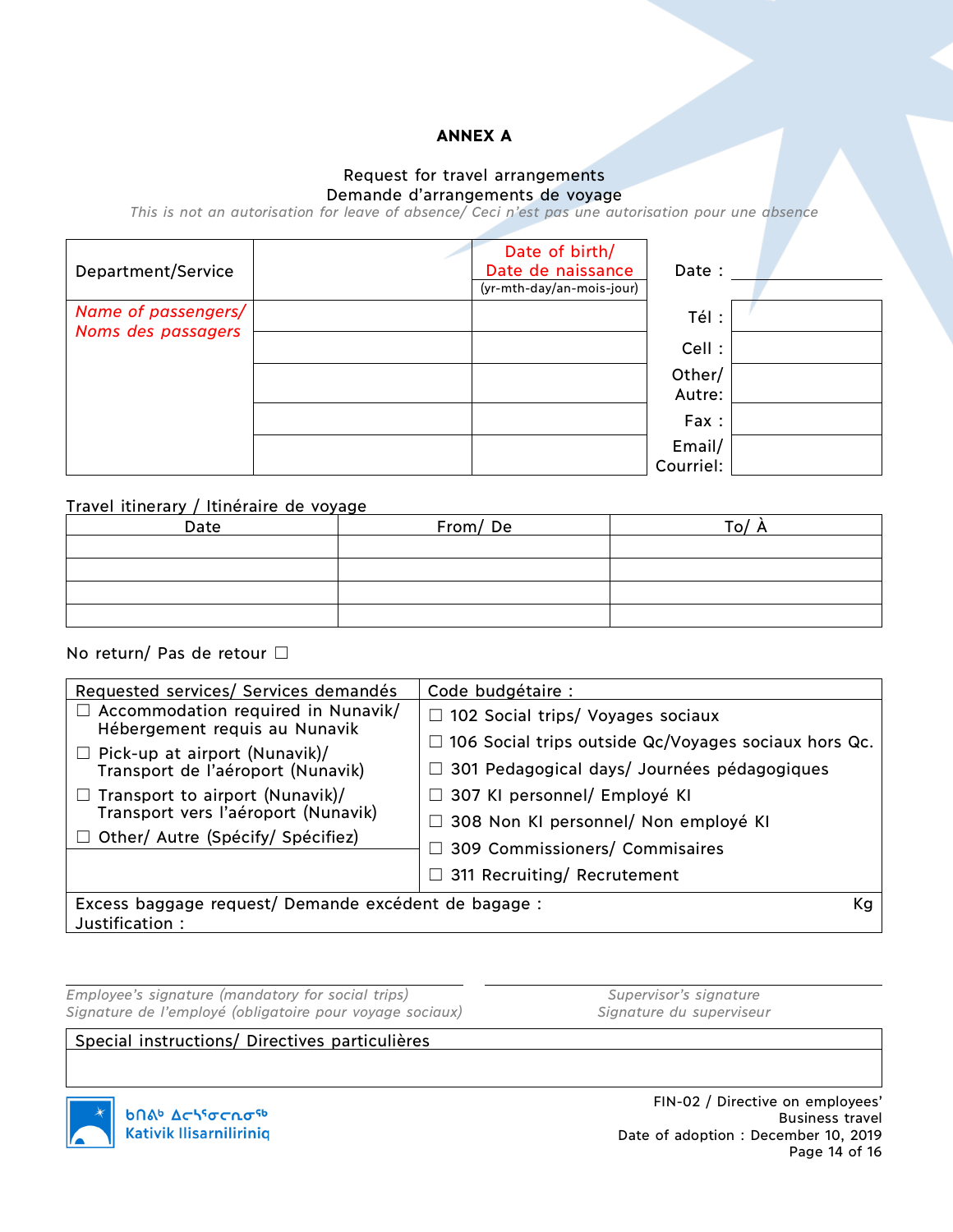### **ANNEXE B**

### Allowances and rates for Business travel / Elected representatives

| <b>Transport</b>        |                                                    |  |  |  |
|-------------------------|----------------------------------------------------|--|--|--|
| Taxi fare               | with receipts                                      |  |  |  |
| Car rental              | actual cost of rental plus gasoline                |  |  |  |
| Parking                 | with receipts                                      |  |  |  |
|                         |                                                    |  |  |  |
| Personal vehicle        | <b>Car and snowmobile</b>                          |  |  |  |
| Kilometrage             | daily                                              |  |  |  |
|                         | first 200 km @<br>\$0.55/km                        |  |  |  |
|                         | \$0.45/km<br>balance @                             |  |  |  |
|                         | monthly                                            |  |  |  |
|                         | \$0.55/km<br>firts $600$ km $@$                    |  |  |  |
|                         | \$0.45/km<br>balance @                             |  |  |  |
|                         |                                                    |  |  |  |
| <b>Meals</b>            | <b>Breakfast:</b>                                  |  |  |  |
|                         | \$15.00 (if still traveling before 8 a.m.)         |  |  |  |
|                         | Lunch:                                             |  |  |  |
|                         | \$21.00 (if traveling between 11:30 a.m. and       |  |  |  |
|                         | 1:30 $p.m.$ )                                      |  |  |  |
|                         |                                                    |  |  |  |
|                         | Supper:                                            |  |  |  |
|                         | \$34.00 (if traveling after 5:30 p.m.)             |  |  |  |
| Lodging                 |                                                    |  |  |  |
| <b>North</b>            |                                                    |  |  |  |
| In a private residence. | \$55.00/ night (with receipt)                      |  |  |  |
| House rental            | An amount of \$150 per person per night            |  |  |  |
|                         | (excluding food)                                   |  |  |  |
|                         |                                                    |  |  |  |
| In a hotel              | The actual cost of the room (with receipt)         |  |  |  |
| South                   |                                                    |  |  |  |
| In a private residence. | 55.00/ night                                       |  |  |  |
|                         |                                                    |  |  |  |
| In a hotel              | KI negotiated corporate rate where applicable or   |  |  |  |
|                         | if there is no corporate rate, a maximum of        |  |  |  |
|                         | 175.00 per night, including taxes (with original   |  |  |  |
|                         | receipt or invoice). Hand-written receipts are not |  |  |  |
|                         | accepted.                                          |  |  |  |
| <b>Others</b>           |                                                    |  |  |  |
| Incidental fee          | \$15.00 per day (when the business travel is       |  |  |  |
|                         | beyond a distance of 50 km from the work           |  |  |  |
|                         | place.                                             |  |  |  |

*Effective date: January 8, 2018*